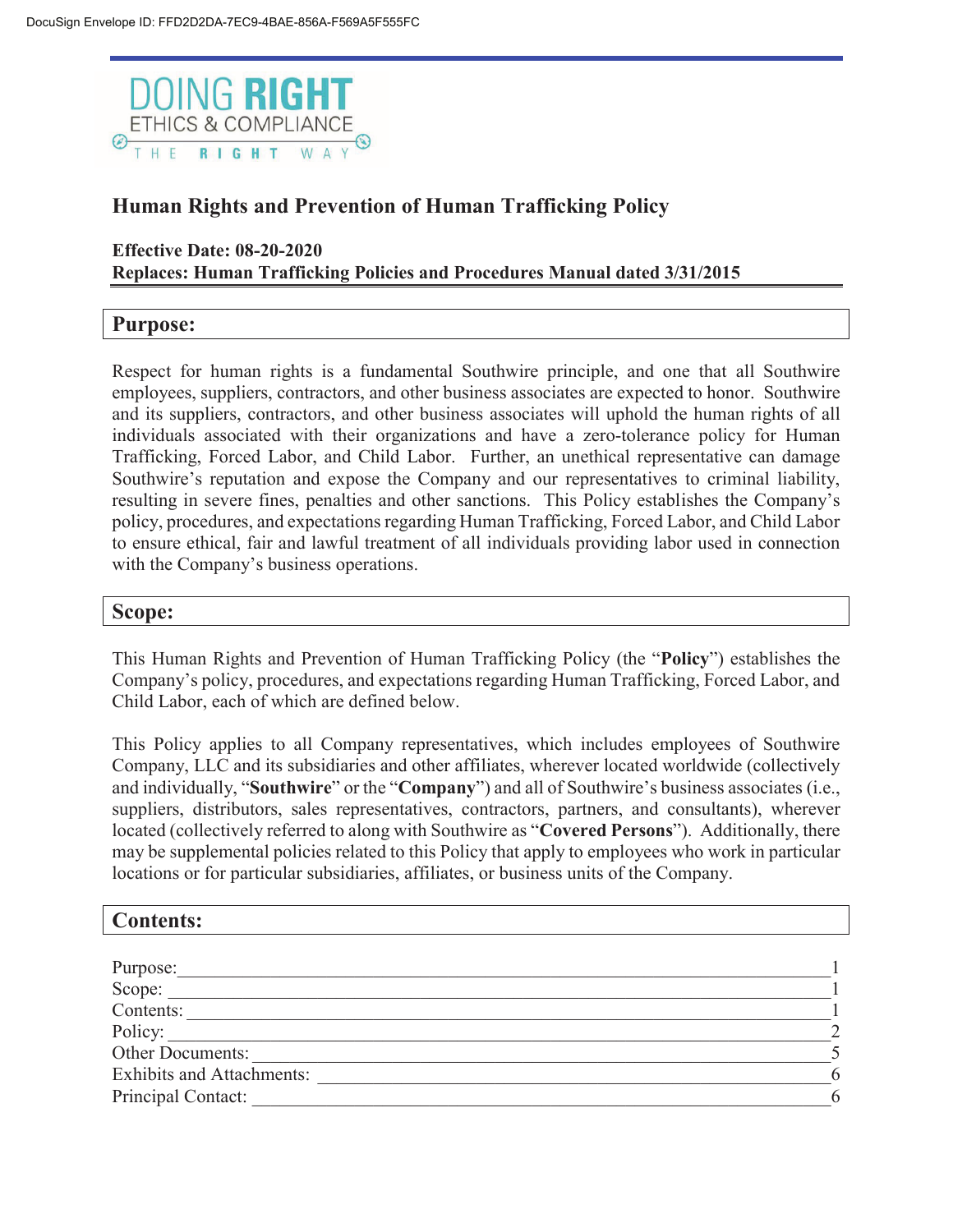| <b>Revision History</b> |  |
|-------------------------|--|
| Approvals:              |  |

#### **Policy:**

#### **1. PROHIBITION ON HUMAN TRAFFICKING, FORCED LABOR, AND CHILD LABOR**

All employees of Covered Persons shall be guaranteed freedom of movement, and employment must be freely chosen by those employed by Covered Persons. It is the policy of Southwire that Covered Persons must never engage in Human Trafficking, Forced Labor, or Child Labor. For purposes of this Policy, the following definitions apply:

- x **"Human Trafficking"** means modern slavery and involves the exploitation of a person for the purposes of compelled labor or a commercial sex act through the use of force, fraud, or coercion.
- x **"Forced Labor"** means involuntary, forced, prison, bonded (including debt bondage), indentured, or slave labor.
- x **"Child Labor"** means employing or using the labor of child workers younger than the applicable required minimum age, or using a child for work that is physically, socially or morally dangerous and harmful or that deprives a child of an education.

To comply with this Policy, Covered Persons must:

- Have in place policies and procedures to ensure that applicants and employees meet the legal minimum employment age.
- Have in place policies and procedures that prohibit the procurement of commercial sex acts.
- Conduct reasonable, risk-based due diligence on third parties engaged by the Covered Person to prevent use of third parties that engage in Human Trafficking, Forced Labor, or Child Labor.
- If required by local applicable laws, provide an employment contract, recruitment agreement or other work document in writing in a language understood by the employee. Covered Persons must not use misleading or fraudulent practices during the recruitment of employees or offering of employment, such as (a) failing to disclose, in a format and language accessible to the employee, basic information; or (b) making material misrepresentations during the recruitment of employees regarding the key terms and conditions of employment, including wages and fringe benefits, the location of work, the living conditions, housing and associated costs (if employer or agent provided or arranged), any significant costs to be charged to the employee, and, if applicable, the hazardous nature of the work.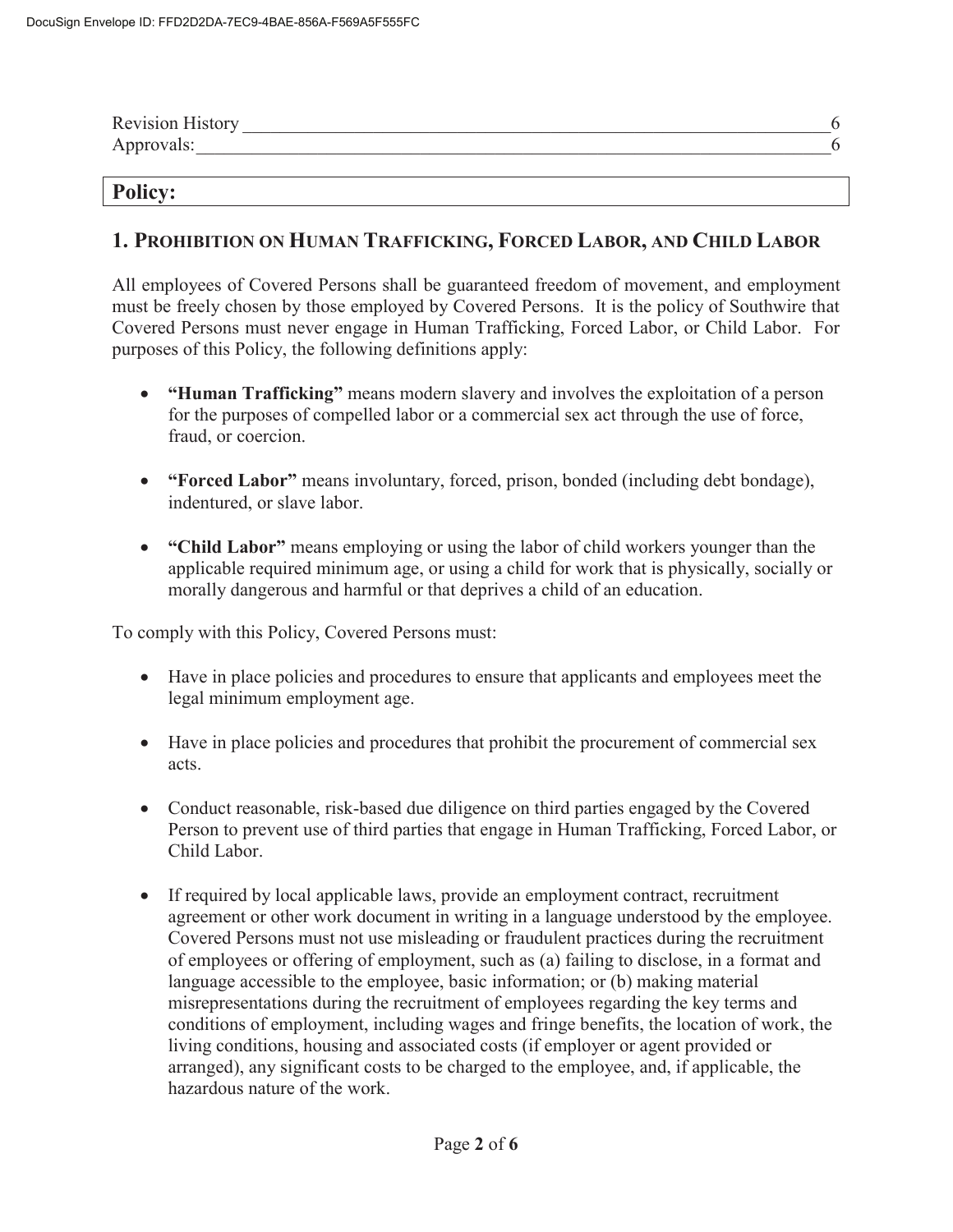- Permit workers to leave work or terminate their employment at any time subject to the Covered Person's end-of-employment process and applicable laws. Covered Persons must not hold or otherwise destroy, conceal, confiscate, or deny access of employees to their identity or immigration documents, or other valuable items, including passports, drivers' licenses, work permits, or other travel documentation, regardless of issuing authority. The retention of personal documents shall not be used to bind workers to employment or restrict their freedom.
- Use a recruiting plan or policy that permits only the use of recruiting companies with trained employees that comply with applicable local labor laws of the country in which the recruiting takes place, prohibits charging employees recruiting fees, and requires wages that meet applicable host-country requirements. Covered Persons must not require workers to pay employers' or agents' recruitment fees or other related fees for their employment. The Covered Person must repay any such fees if found to have been paid by workers. Recruitment fees include, but are not limited to, costs associated with travel to the receiving country, processing official documents and work visas in both home and host countries.
- When providing or arranging employee housing, maintain a housing plan that meets the host country housing and safety standards.
- Maintain policies and procedures prohibiting the Covered Person's agents and subcontractors from engaging in Human Trafficking, Forced Labor, and Child Labor and providing for the termination of any agents, sub-contractors or sub-contractor employees that have engaged in any such activities.
- Provide return transportation or pay for the cost of return transportation upon the end of employment for all employees who are not nationals of the country in which the work takes place and who was brought into that country for the purpose of working for the Covered Person, if required by applicable local laws.
- Comply with applicable local law requirements for an annual reporting statement on human trafficking, forced labor, child labor, or modern slavery.
- Comply with applicable flow-down provisions of the U.S. Federal Acquisition Regulations ("FAR") prohibiting contractors and sub-contractors from engaging in human trafficking and imposing restrictions on use of convict labor.

## **2. SOUTHWIRE'S ENGAGEMENT OF COVERED PERSONS**

To ensure that Covered Persons with whom Southwire engages do not engage in Human Trafficking, Forced Labor, or Child Labor in performing their duties for Southwire, Southwire will: (1) conduct reasonable, risk-based due diligence on our business associates and other third parties; (2) engage business associates using written contracts that include appropriate anti-Human Trafficking, anti-Forced Labor, and anti-Child Labor protections; (3) periodically request written certifications and other information concerning the use of these practices in making the products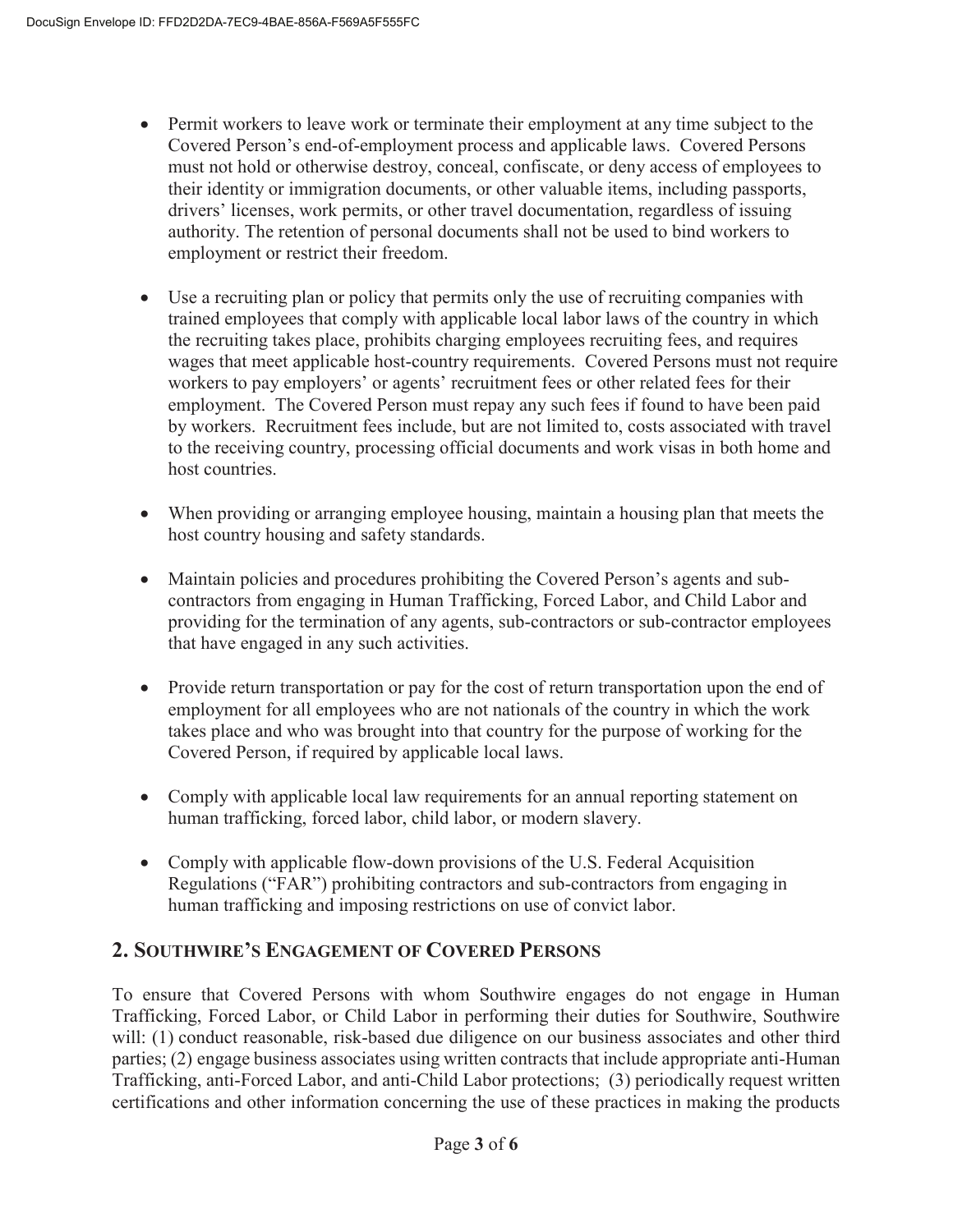and components supplied to it; (4) monitor for potential "red flags" indicating possible misconduct in this area; and (5) periodically provide training for relevant Covered Persons on this Policy.

## **3. ACCURATE BOOKS AND RECORDS AND ADEQUATE INTERNAL CONTROLS**

U.S. prosecutors treat any private company's false books and records, sloppy recordkeeping, and omissions of improper payments from company accounts as potential evidence of a "tone at the top" that is not committed to compliance and ethics, as well as possible evidence of corrupt or deceitful activities and intentions. Prosecutors also have viewed false books and records, and inadequate internal controls, as creating an environment for corrupt practices at that company. Southwire's books and records must be accurate, and our internal system of financial controls and authorizations must be maintained and followed. Any false or incorrect recordkeeping is prohibited and would violate this Policy.

Among other things, Covered Persons must implement and maintain a reliable system to verify the eligibility of all workers, including age eligibility and legal status of foreign workers, and implement and maintain a reliability recordkeeping system in connection with such verification system.

## **4. REPORTS AND QUESTIONS**

You must immediately report to the Ethics and Compliance Office any information that you believe may relate to a suspected violation of this Policy. Reports must be made immediately to Southwire's Ethics and Compliance Office as follows:

| (1) | $In-Person -$ | Ethics and Compliance Office  |
|-----|---------------|-------------------------------|
|     |               | Southwire Company, LLC        |
|     |               | One Southwire Drive           |
|     |               | Carrollton, Georgia USA 30118 |
| (2) | $Phone -$     | $+1(770)832-4201$             |
| (3) | $Email -$     | doing.right@southwire.com     |

You also may ask questions or report any actual or potential violation of this Policy through Southwire's **Doing Right Helpline**. The Doing Right Helpline is run by an independent third party and is available 24/7, 365 days a year. Reports to the Doing Right Helpline may be made anonymously if desired. There are three ways to submit a report through the Doing Right Helpline:

- (1) **Website** www.doingrightconnection.com
- (2) **Phone** –You may call the Helpline free of charge. The number in the United States is  $+1$  (800)504-9514. Phone numbers outside of the United States and further instructions are available at www.doingrightconnection.com.
- (3) **Text Message** +1 (678)780-4262

Once the information is reported, Southwire will assess the information and determine whether further investigation of the report is required and what additional actions are appropriate.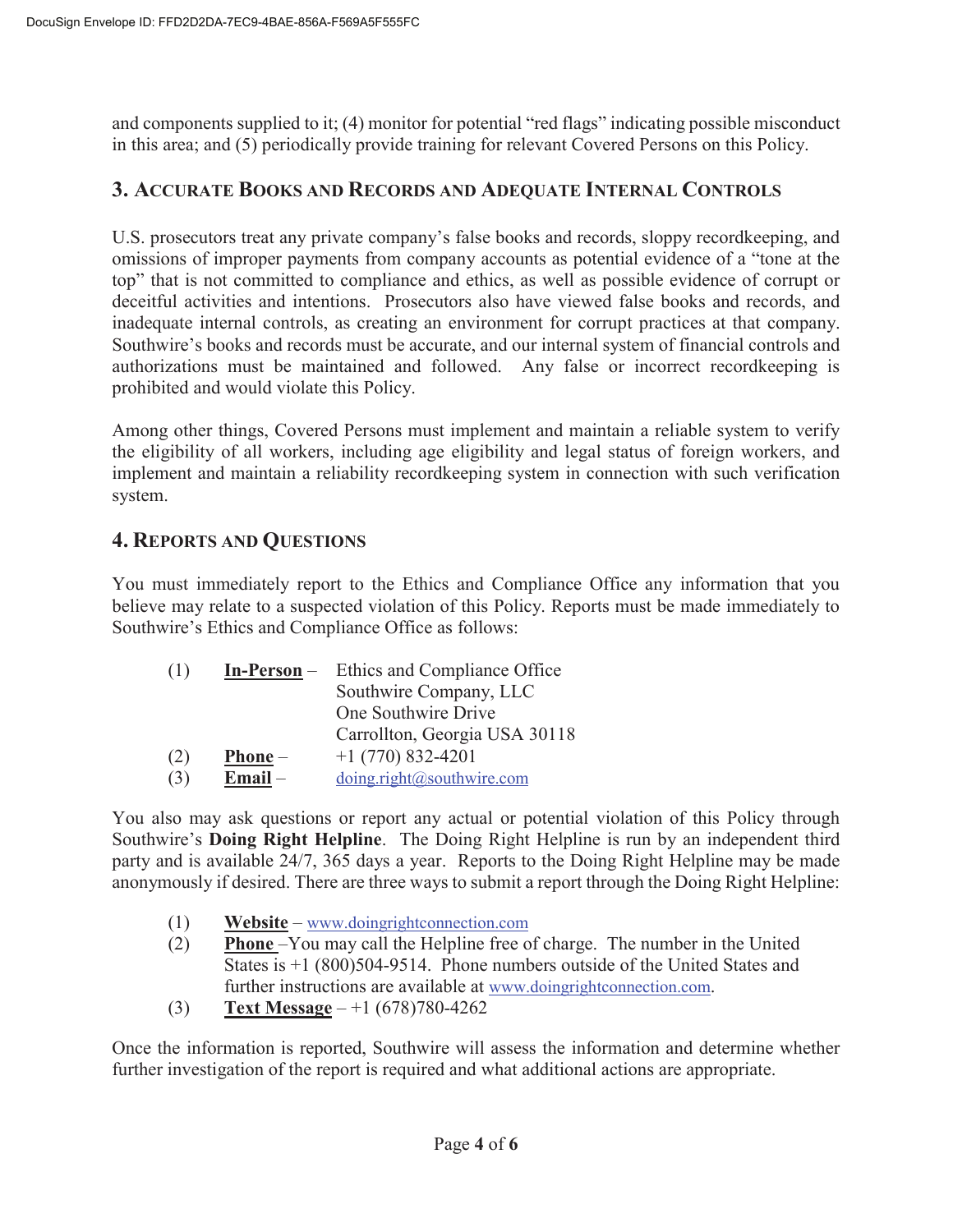In addition, Covered Persons may report concerns or ask questions directly to the Global Human Trafficking Hotline at 1-844-888-FREE or its email address at  $\frac{help@before.org}{b}$ . In such an event, Covered Persons also must report any such concerns to Southwire using one of the above channels.

## **5. NO RETALIATION**

Southwire will not tolerate any retaliation, retribution, bullying, harassment, demotion or other direct or indirect reprisals by a Covered Person against any person who reports, in good faith, a concern or suspected violation of this Policy, or against a person who is assisting in an investigation or process involving a suspected violation of this Policy. Retaliation against a person who makes a report under the Policy in good faith is strictly prohibited.

## **6. DISCIPLINE AND PENALTIES**

Any Covered Person who violates this Policy, or who retaliates against a person for making reports to Southwire in good faith or who otherwise violates the Company's Anti-Retaliation Policy, is subject to disciplinary action up to and including termination of employment; termination of their project, agreement, or relationship with the Company; and other possible sanctions. Additionally, individuals or companies which violate this Policy or applicable laws may be subject to criminal fines and penalties, up to and including imprisonment.

## **7. COOPERATION WITH INVESTIGATIONS**

All Covered Persons are required to cooperate in any internal or external investigation of suspected wrongdoing under this Policy.

#### **8. DISCLOSURE TO REGULATORY AGENCIES**

Southwire will take appropriate remedial and corrective measures with respect to Company policies, procedures and compliance programs, and make any disclosures to regulatory agencies or authorities warranted after Southwire's management and board of directors, in consultation with Southwire's Ethics and Compliance Office and/or Legal Department, make the appropriate determinations applicable laws from the facts and circumstances presented.

#### **Other Documents:**

- Code of Business Conduct Doing Right, The Right Way
- Anti-Retaliation Policy and Guidelines
- Whistleblower Protection Policy and Guidelines
- Employee Handbook
- Minimum Employment Age Human Resources Policies and Procedures dated 12.1.2017